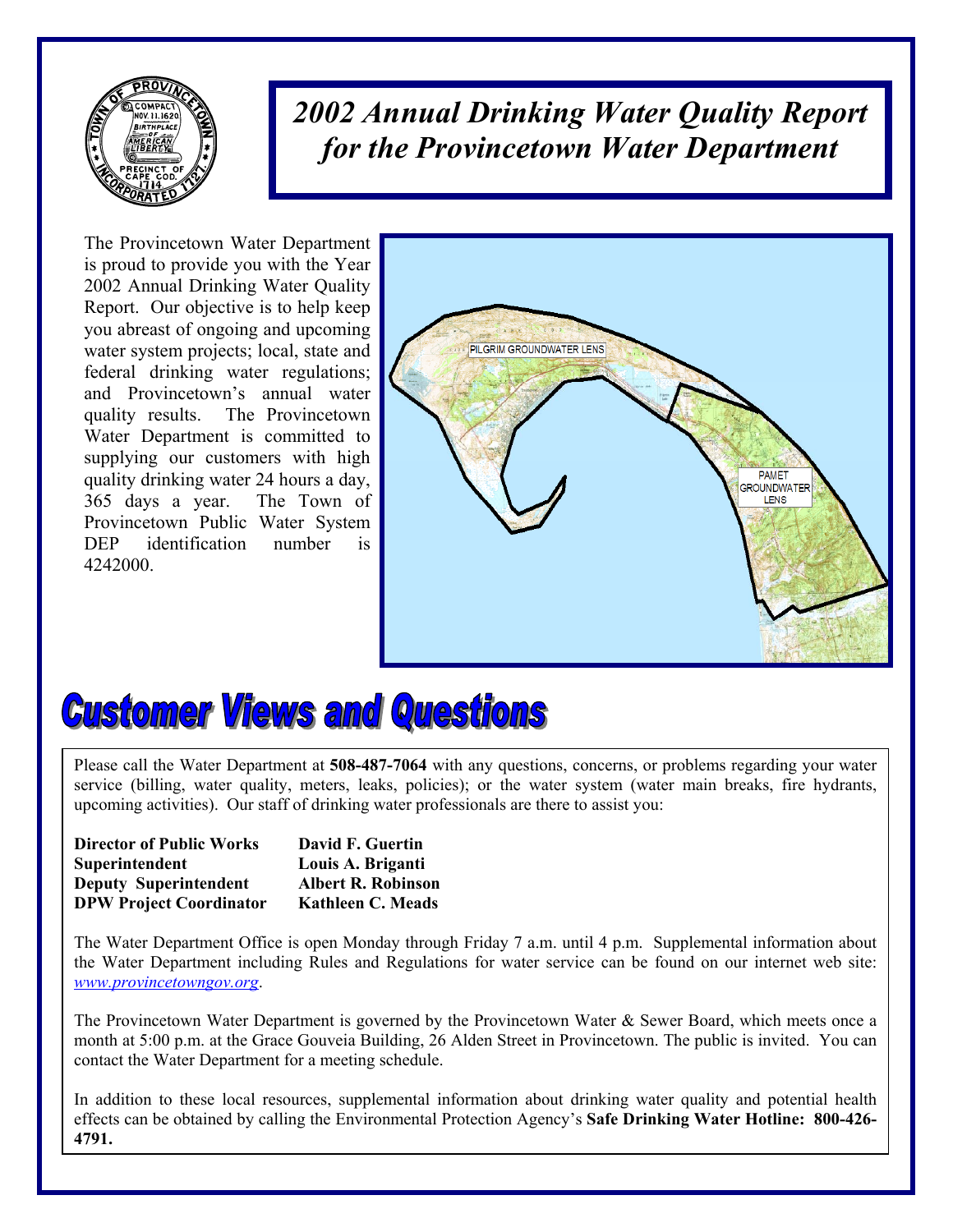

The Provincetown Water Department supplies drinking water to the Town of Provincetown and several areas within the Town of Truro. Provincetown's water supply sources consist of three wellfields located in the Pamet lens of the Cape Cod Aquifer. The Pamet lens extends from the north side of the Pamet River to Pilgrim Lake. The primary source is the South Hollow Wellfield, which consists of eight individual wells. Provincetown's secondary supply is the Knowles Crossing Wellfield that consists of two active wells. During the summer peak season (June 1 through October 1) the Town of Provincetown also uses two additional wells located at the former North Truro Air Force Base, which now lie within the boundaries of the Cape Cod National Seashore. Provincetown, Truro and the National Park Service own the land around the South Hollow Wellfield. Provincetown owns the land surrounding the Knowles Crossing Wellfield. The North Truro Air Force Base wells are within the boundary of the Cape Cod National Seashore. Activities are restricted on the grounds surrounding the wellfields by the Town of Provincetown and by the Cape Cod National Seashore on lands adjacent to and surrounding the wellfields.



The groundwater pumped from these sources is treated at two chemical addition facilities. The Paul D. Daley facility is located at the South Hollow Wellfield. The other chemical addition facility is located at the Knowles Crossing Wellfield. At these two facilities potassium hydroxide is used to increase the pH of the water to a target level of 7.5 for corrosion control. Chlorine (sodium hypochlorite) is added for secondary disinfection as a means of protecting the water distribution system from microbiological contaminants. In addition, a polyphosphate sequesterant is used for the control of trace levels of iron and manganese.

Treated water from the wellfields is pumped into the water distribution network by means of submersible pumps installed within each well. Water is delivered to the Town of Provincetown by means of 12-inch water transmission mains traveling from South Hollow Road and along Shore Road in North Truro to the Provincetown town line. The water distribution system is made up of approximately 38 miles of pipe of varying size between 16-inches and 6-inches in diameter. These pipes are made up of a mixture of ductile and cast iron, PVC, and asbestos-cement. The water distribution system also includes three water storage tanks: the Mt. Gilboa tank in the east end of Provincetown which has a capacity of approximately 2.7 million gallons; and the two Winslow Street tanks located adjacent to



Veteran's Memorial School, which have capacities of 1.1 million gallons and 3.8 million gallons, respectively. Together these three water storage tanks provide water during peak hourly water demands and for fire protection.

## **Projects and Activities**



The Water Department continues to work hard to make improvements to the Provincetown Water System. During calendar year 2002 the Water Department completed several capital improvements including: rehabilitation of the Knowles Crossing Pump Station including structural and building improvements, site work, and an upgrade of the chemical feed facilities; replacement of approximately 9,100 feet of 90-year old 10 inch cast iron pipe along Shore Road in Truro; and inspections and repairs to the water storage tanks. Together these improvements have enabled the Water Department to more effectively produce consistent high quality drinking water to our customers. Improvement projects planned for calendar year 2003 include: implementation of a radio based water

meter reading pilot program; installation of new standby generators at the Paul D. Daley pump station and Knowles Crossing pump station; the evaluation of new water supply sources; the construction of additional features to the Town's computer SCADA system; and the completion of a water system vulnerability assessment. Once completed, these future projects will help ensure that our customers receive the highest quality water and reliable service.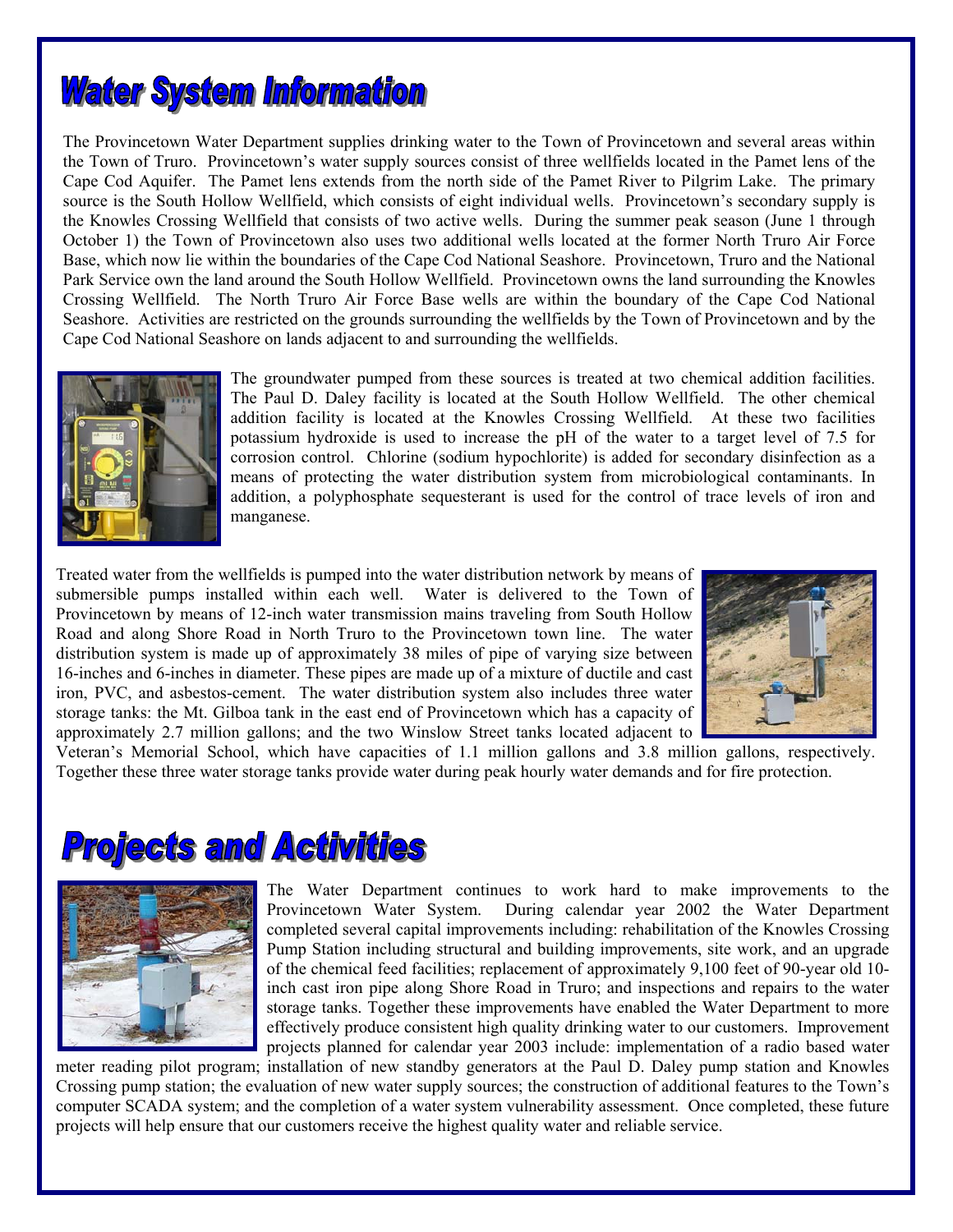# **Water Quality Summary**

The Provincetown Water Department is committed to providing our customers with the highest quality drinking water that meets or exceeds state and federal drinking water standards for quality and safety. Each year the Water Department conducts over 10,000 water quality tests, examining them for more than 120 potential drinking water contaminants. A summary of the most recent annual data for contaminants with primary drinking water standards detected during the period January 1, 2002 through December 31, 2002 is provided in the Table below. **All of the contaminants detected were below allowed levels**. Not listed are contaminants that were tested for but not detected.



| <b>Substance</b>                                   | Average                |                          | <b>Highest Level</b>                                   |            | Source of                                                                                                     |
|----------------------------------------------------|------------------------|--------------------------|--------------------------------------------------------|------------|---------------------------------------------------------------------------------------------------------------|
| (Contaminant)                                      | Level                  | Range                    | Allowed                                                | EPA's Goal | Contaminant                                                                                                   |
|                                                    | Detected               | Detected                 | (EPA's MCL)                                            | (MCLG)     |                                                                                                               |
| Alpha emitters (pCi/L)                             | 1.5                    | 1.5                      | 15                                                     | $\theta$   | Erosion of natural deposits                                                                                   |
| Chlorine (ppm)                                     | 0.42                   | $0.0 - 0.99$             | $MRDL=4$                                               | $MRDLG=4$  | Water additive used to control microbes                                                                       |
| Chromium (ppm)                                     | 0.01                   | $0.0 - 0.02$             | 0.1                                                    | 0.1        | Erosion of natural deposits; discharge from<br>pulp mills                                                     |
| Copper (ppm)<br>40 Sites                           | 0.88<br>$(90\%$ tile)  | $ND - 3.6$<br>1 > A.L    | A.L 1.3<br>in less than $10\%$ of<br>the samples taken | 1.3        | Corrosion of household plumbing; erosion<br>of natural deposits; leaching from wood<br>preservatives.         |
| Lead (ppm)<br>40 Sites                             | 0.006<br>$(90\%$ tile) | $ND - 0.032$<br>1 > A.L. | A.L. 0.015<br>in less than 10% of<br>the samples taken | $\theta$   | Corrosion of household plumbing; erosion<br>of natural deposits                                               |
| Nitrate (ppm)                                      | 0.6                    | $ND-0.8$                 | 10                                                     | 10         | Runoff from fertilizer; leaching from septic<br>tanks; sewage; erosion of natural deposits                    |
| Sodium (ppm)                                       | 42                     | $23 - 60$                | <b>NR</b>                                              | <b>NR</b>  | Naturally present in the environment;<br>runoff from the use of road salt, by-product<br>of treatment process |
| Total THMs (ppb)<br>(Trihalomethanes)              | 2.0                    | $1.0 - 5.3$              | 80<br>running quarterly<br>average of samples          | $\theta$   | By-product of water chlorination                                                                              |
| <b>Total Coliform Bacteria</b><br>(Present/Absent) | Absent                 | Absent -<br>2.7%         | $\leq 5\%$ of monthly<br>samples can be<br>positive    | $\Omega$   | Naturally present in the environment                                                                          |

**Special Information Concerning Lead -** Infants and young children are typically more vulnerable to lead in drinking water than the general population. It is possible that lead levels at your home may be higher than at other homes in the community as a result of materials used in your home's plumbing. If you are concerned about elevated lead levels in your home's water, you may wish to have your water tested. Flush your tap for 30 seconds to 2 minutes before using tap water to reduce lead content. Additional information is available from the **Safe Drinking Water Hotline, 800-426-4791.** 

**Definitions**<br>90<sup>th</sup> %tile Ou Out of every 10 homes, 9 were at or below this level

- **MCL** Maximum Contaminant Level: The highest level of a contaminant in drinking water. MCLs are set as close to the MCLGs as feasible using the best available treatment technology.
- **MCLG** Maximum Contaminant Level Goal: The level of a contaminant in drinking water below which there is no known or expected risk to health. MCLGs allow for a margin of safety.

**MRDL** Maximum Residual Disinfectant Level: The highest level of a disinfectant allowed in drinking water. There is convincing evidence that addition of a disinfectant is necessary for the control of microbiological contamination.

- **MRDLG** Maximum Residual Disinfectant Level Goal: The level of a drinking water disinfectant which there is no known or expected risk to health. MRDLGs do not reflect the benefits of the use of disinfectants to control microbial contaminants.
- **PPM** One part per million.
- **PPB** One part per billion.
- **A.L.** Action Level: The concentration of a contaminant that, if exceeded, triggers treatment or other requirements, which a water system must follow.
- **NR** Not regulated (currently there is no MCL for this compound).
- N/A Not applicable.
- **ND** Not detected. Refers to the detection limit of the chemical analysis instrument or procedure.
- **Sodium** Although there is no MCL for sodium, the Office of Research & Standards Guideline is 20 ppm.